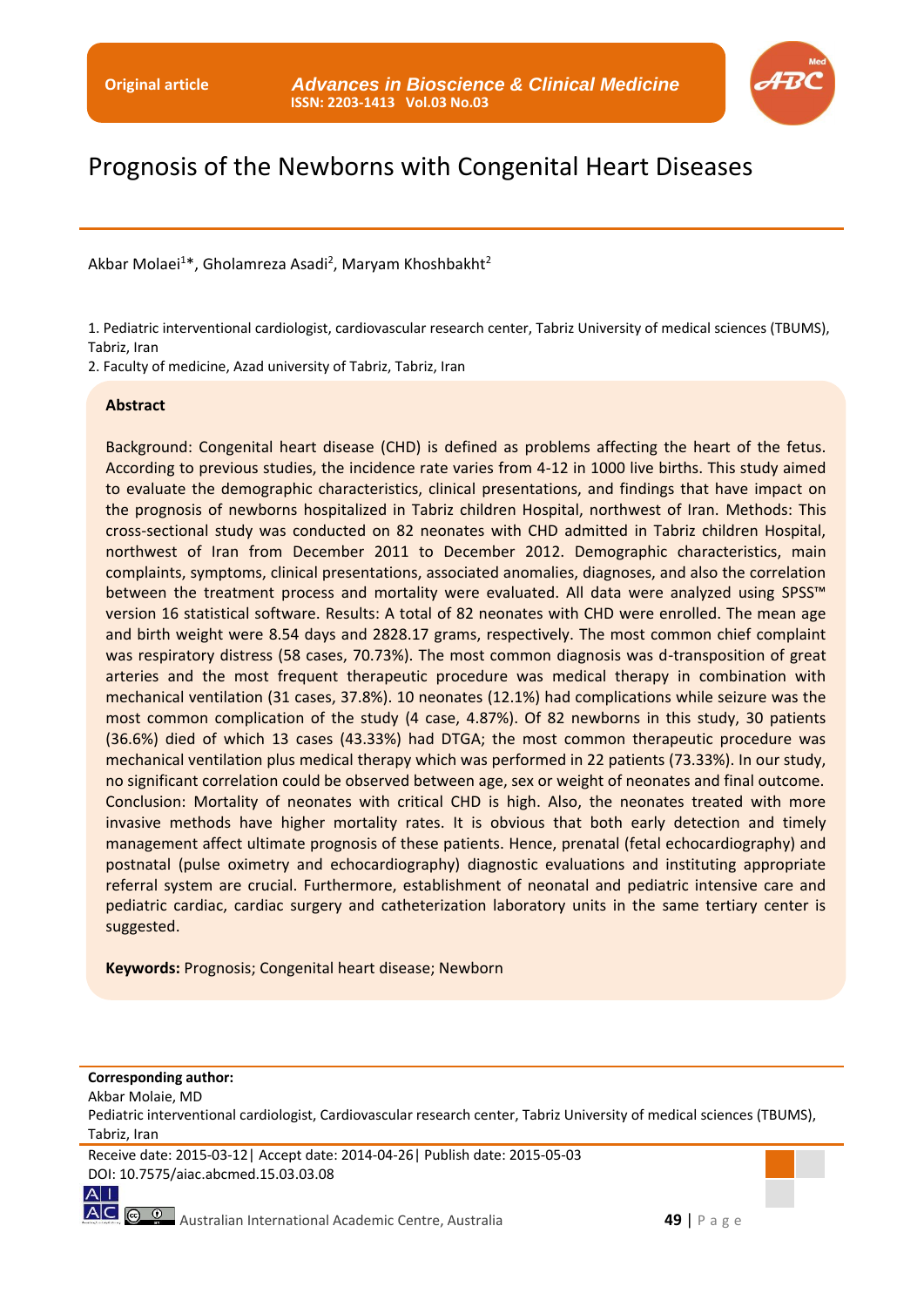

# **Introduction**

Congenital heart disease (CHD) refers to structural and functional problems of the heart which occur due to abnormal heart development. Being associated with substantial noninfectious perinatal morbidity and mortality, CHD is one of the most common congenital malformations among newborns. With an estimated incidence of 4-12/1000 (0.4- 1.2%) of live births, CHD accounts for 4% of all neonatal deaths; 50% of all deaths in patients with CHD occur during the first year of life.1-10

Despite remarkable progresses in medical sciences, the major cause of CHD is not wellknown yet. However, previous studies demonstrated that both genetic and environmental factors have significant impacts on CHD pathogenesis.8-11 CHD could lead to a wide range of defects.12 Administration of some medicines such as anticonvulsants, lithium or progesterone during pregnancy may be blamed for its occurrence. Ventricular Septal Defect (VSD) is the most common congenital heart anomaly accounting for approximately 30-40% of CHDs.13 Substantial advances have been made in diagnosis (even before birth), treatment (medical, transcatheter, and surgical), and care methods among these patients in developed countries. These factors have led to significantly improved longevity, lifestyle and quality of life among these patients.14

Although the prevention of CHD is beyond the capability of current medical sciences (except for the ability of controlling the effective factors such as consanguinity, drugs consumption and other teratogenic supplements during the pregnancy), progress in treatment and care methods has been associated with hopeful results.

A wide range of reported mortality rates could be found in the literature. Although there are few studies on the management of CHD in

children with low birth weight, there is not any report on the incidence of CHD in children with low birth weight; however, the incidence of these diseases are much higher in preterm infants. Thanks to more appropriate obstetric care and more available prenatal diagnosis, prognosis of preterm infants has been improved compared to last decades. Thus, it is likely that these factors may affect the incidence of mortality in children with CHD.15

Prematurity and birth weight of less than 2500 gr are the risk factors for increasing hospital mortality. Optimal timing and type of intervention are controversial in premature infants with complex congenital heart disease. The mortality rate is almost 30% in premature children with very low birth weight.16 On the other hand, evaluating factors with the ability of affecting the preoperative status and side effects of surgery would be useful in improving the long-term prognosis. Considering the large number of hospitalized patients in pediatric hospitals and the significant morbidity and mortality in neonates with CHD, we decided to investigate causes and risk factors for mortality in these neonates and evaluate the efficacy of the therapeutic procedures in the neonatal intensive care unit (NICU) on prognosis of newborns with CHD.

### **Material & methods**

In this cross-sectional retrospective study, lasting for 12 month, medical records of 82 newborns with CHD admitted in NICU of Tabriz children hospital, northwest of Iran were reviewed. All required information was obtained from hospital records and all patients' information remained confidential. This study was approved by local medical ethical committee of Tabriz University of medical sciences.

Medical records of patients were reviewed and all data related to prenatal and postnatal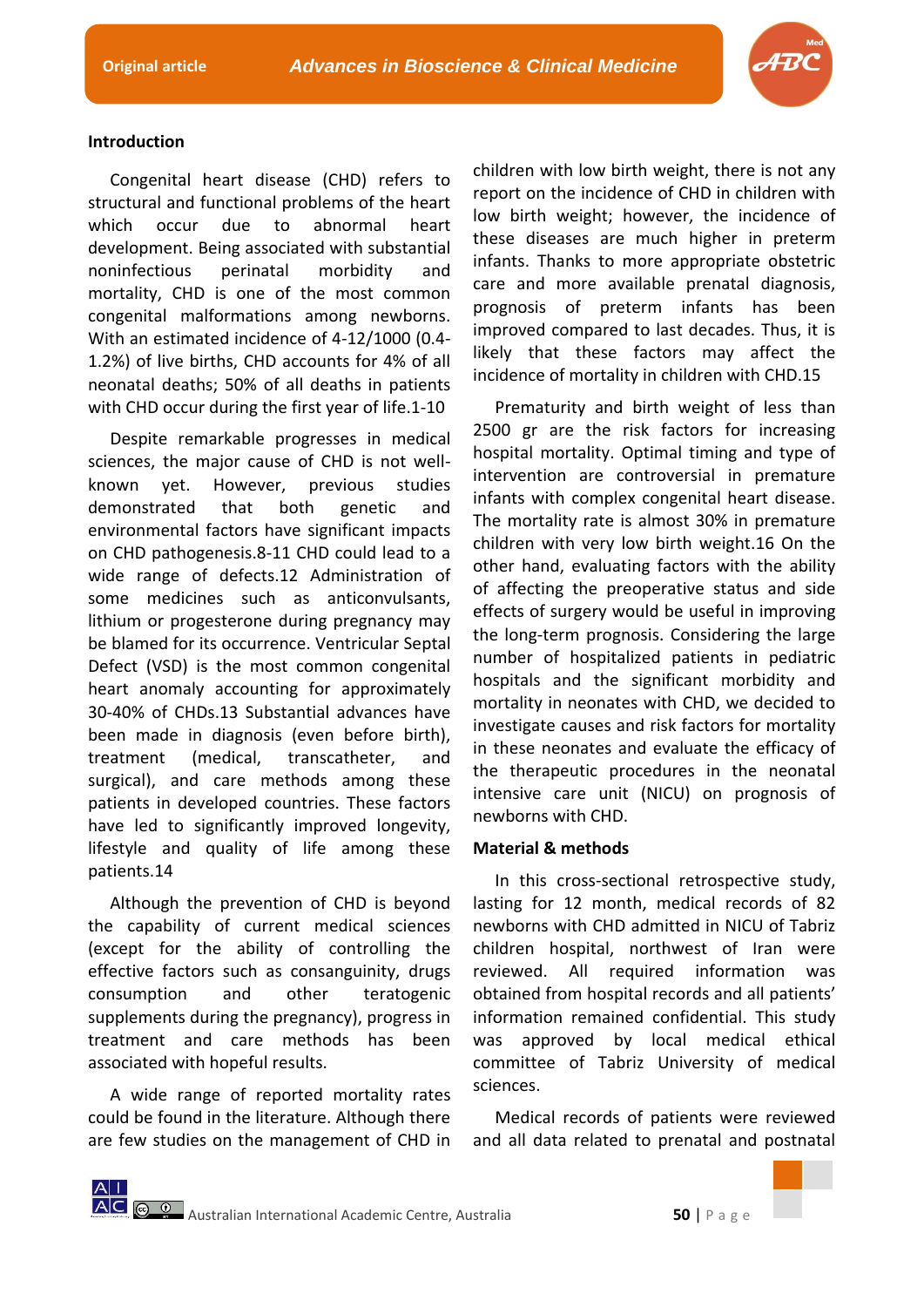

findings, also any complications having required further intervention during the treatment courses and those associated with the outcome and prognosis of patients were collected using the designed checklists. Also, clinical symptoms, diagnosis, complications and patients' health status at discharge from the hospital were evaluated. Studied variables were: age, sex, weight, chief complaint, associated symptoms, associated disease, complications, final diagnosis, treatment methods and final status of the patients. Measurements were expressed as mean ± standard deviation (SD), frequency and percentage. Chi square test and Fishers' exact test were used to compare the study variables. The obtained data were analyzed using SPSS™ version 16 statistical software (SPSS Inc., Chicago, IL, USA). In this study, P<0.05 was considered statistically significant.

## **Results**

Of 82 cases, 51 patients (62%) were male. The mean age and weight of the patients were 8.54 days (range=1-30 days) and 2828.17 gram (range=1350.00-4500.00 gr), respectively.

In this study, the mean age at diagnosis in hospitalized patients was 8.54 days and the mean birth weight of patients was 2828.17 gr. Respiratory distress was the most common complaint in patients (58 patients, 70.7%) and cyanosis was the second most common complaint (20 patients, 24.4%). Mechanical ventilation combined by medical therapy was the most common treatment method used (31 patients, 37.8%). Also, 2 patients (2.43%) were given interventional treatment, 29 cases (35.4%) medical therapy only and 6 patients (7.3%) were treated surgically. 13 patients (15.8%) had coexisting diseases and 69 cases (84.1%) had no coexisting diseases. In addition, multiple congenital anomalies were the most common associated anomaly in (3 patients, 3.7%). Down syndrome was observed in 2 patients (2.4%). 12.1% of the patients (10

cases) experienced complications; seizure was observed in 4 patients (4.87%) as the most common complication .2 patients (2.4%) experienced pneumothorax and the other 2 (2.4%) cases experienced Pneumonia. Moreover, 1 patient (1.2%) had gastrointestinal bleeding and 1 patient (1.2%) had pleural effusion. Of 82 newborns in this study, 30 patients (36.6%) died of which 13 cases (43.33%) had DTGA.

Respiratory distress was the most common complaint among the patients (Table-1). Medical therapy and mechanical ventilation plus medical therapy were the most commonly administered therapeutic methods (Table-1).

There was no coexisting disease in 69 (84.1%) of patients; esophageal atresia (EA) was the most common associated disease in (8 patients, 9.75%) (Table-1). Regarding the associated complications with CHD, our study revealed that 72 (87.8%) patients had no associated complications; meanwhile, seizure was the most common associated complication in 4 (4.87%) patients (Table-1).

Among the treatment methods, the only significant association was observed between the medical therapy method and the final outcome of the discharged patients (P<0.001, R=0.317). Also, the combination of medical therapy and mechanical ventilation was of significant correlation with the mortality (P<0.001, R=0.442, Table 3).

Regarding the final status of the patients, 13 (15.85%) cases were clinically followed up, 39 (47.56%) cases were medically followed up and 30 (36.58%) cases died.

### **Discussion**

Over the past 10-15 years, the medical world has been witnessing dramatic developments in diagnosis and treatment (or mitigation) of CHD in newborns. Advanced diagnostic methods such as echocardiography have played a major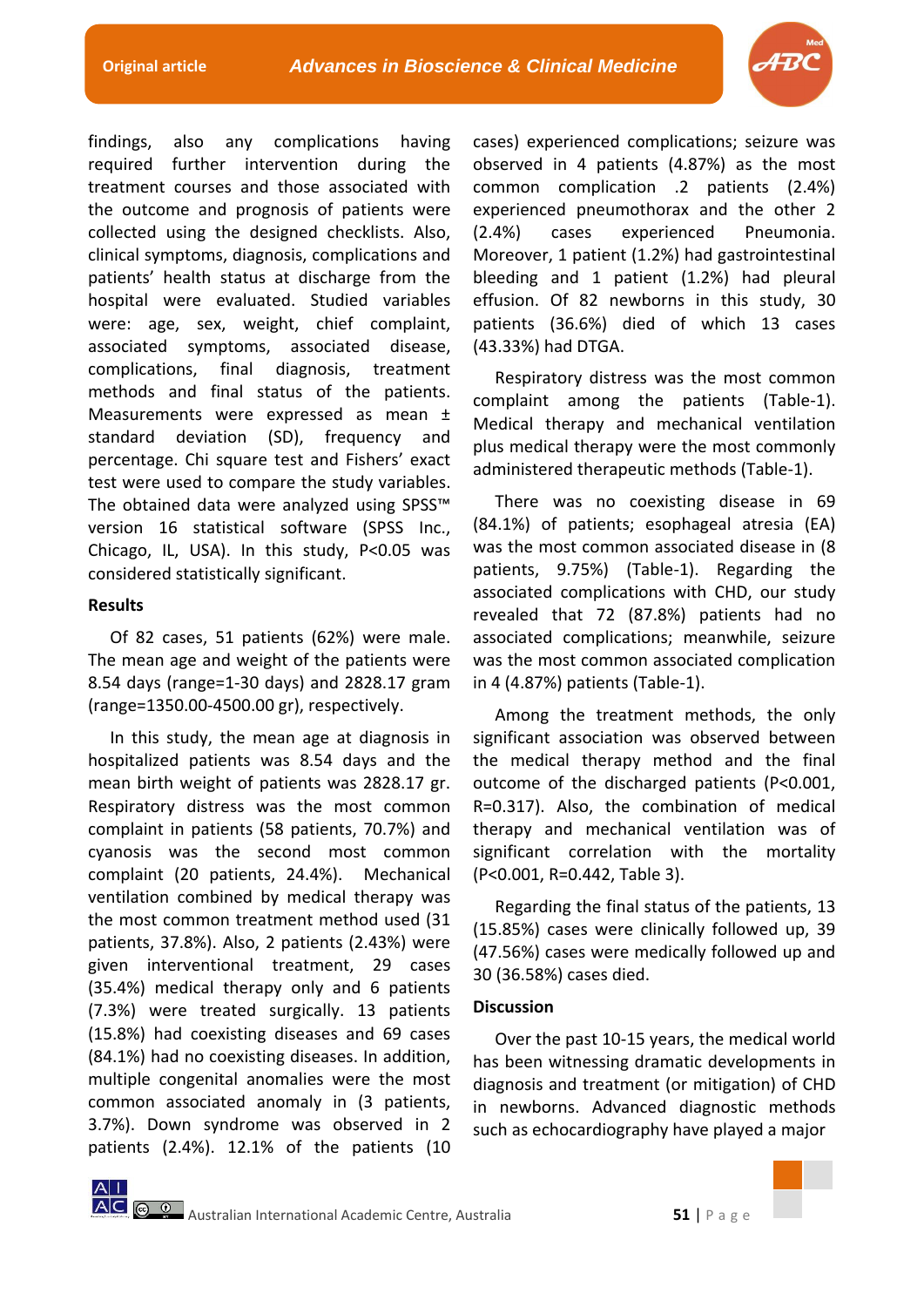

| Parameter                                | Patients (n=82) |
|------------------------------------------|-----------------|
| Main complaints:                         |                 |
| Respiratory distress                     | 58 (70.7%)      |
| Cyanosis                                 | 20 (24.4%)      |
| poor feeding                             | 1(1.2%)         |
| oliguria                                 | 1(1.2%)         |
| palpitation                              | 2(2.4%)         |
| Treatment method:                        |                 |
| Medical therapy                          | 29 (35.4%)      |
| <b>Transcatheter Intervention</b>        | 2(2.4%)         |
| surgury                                  | 6(7.3%)         |
| clinical follow up                       | 6(7.3%)         |
| mechanical ventilation + Medical therapy | 31 (37.8%)      |
| mechanical ventilation + surgery         | 8(9.8%)         |
| Associated diseases with CHD:            |                 |
| Without any diseases                     | 69 (84.1%)      |
| Down syndrome: D.S                       | 2(2.4%)         |
| Cleft palate: C.P                        | 1(1.2%)         |
| Bile duct atresia: B.D.A                 | 1(1.2%)         |
| Multiorgan anomaly: MOA                  | 3(3.7%)         |
| Choanal atresia: C.A                     | 1(1.2%)         |
| Esophageal atresia:EA                    | 8 (9.75%)       |
| Intestinal atresia: IA                   | 2(2.4%)         |
| IA+FA                                    | 1(1.2%)         |
| Associated complications with CHD:       |                 |
| Without any complication                 | 72 (87.8%)      |
| Seizures                                 | 4 (4.87%)       |
| gastrointestinal(GI)Bleeding             | 1(1.2%)         |
| Pneumothorax                             | 2(2.4%)         |
| Pneumonia                                | 2(2.4%)         |
| Pleural effusion                         | 1(1.2%)         |

**Table 1:** frequency of main complaints, treatment methods and associated diseases and complications with CHD

role in this regard. In addition, sophisticated surgical techniques have made it possible to complete treatment or mitigation in infants with CHD weighing even less than 1.5-2Kg.17

In a study by Henry et al. on 180 patients, the authors reported that 37 cases (21%) died at the hospital. Mechanical ventilation plus medical therapy were reported as one of the associated risk factors for mortality.15 In the current study, of 82 patients 36.6% (30 cases) died and of 31 patients treated by mechanical ventilation plus medical therapy, 22 patients (70.96%) died. Our results about the mortality and the requirement for mechanical ventilation are in line with the results of previous studies.

Kecskes et al. studied 47 infants with congenital heart disease; VSD and coarctation of aorta were the most common diagnoses in their study. Death due to congenital heart disease was reported in 32% of the cases with coarctation of aorta having the highest mortality rate (62%).14

Similarly, in our study the mortality rate was 36.6% (30 cases); while, DTGA was the most

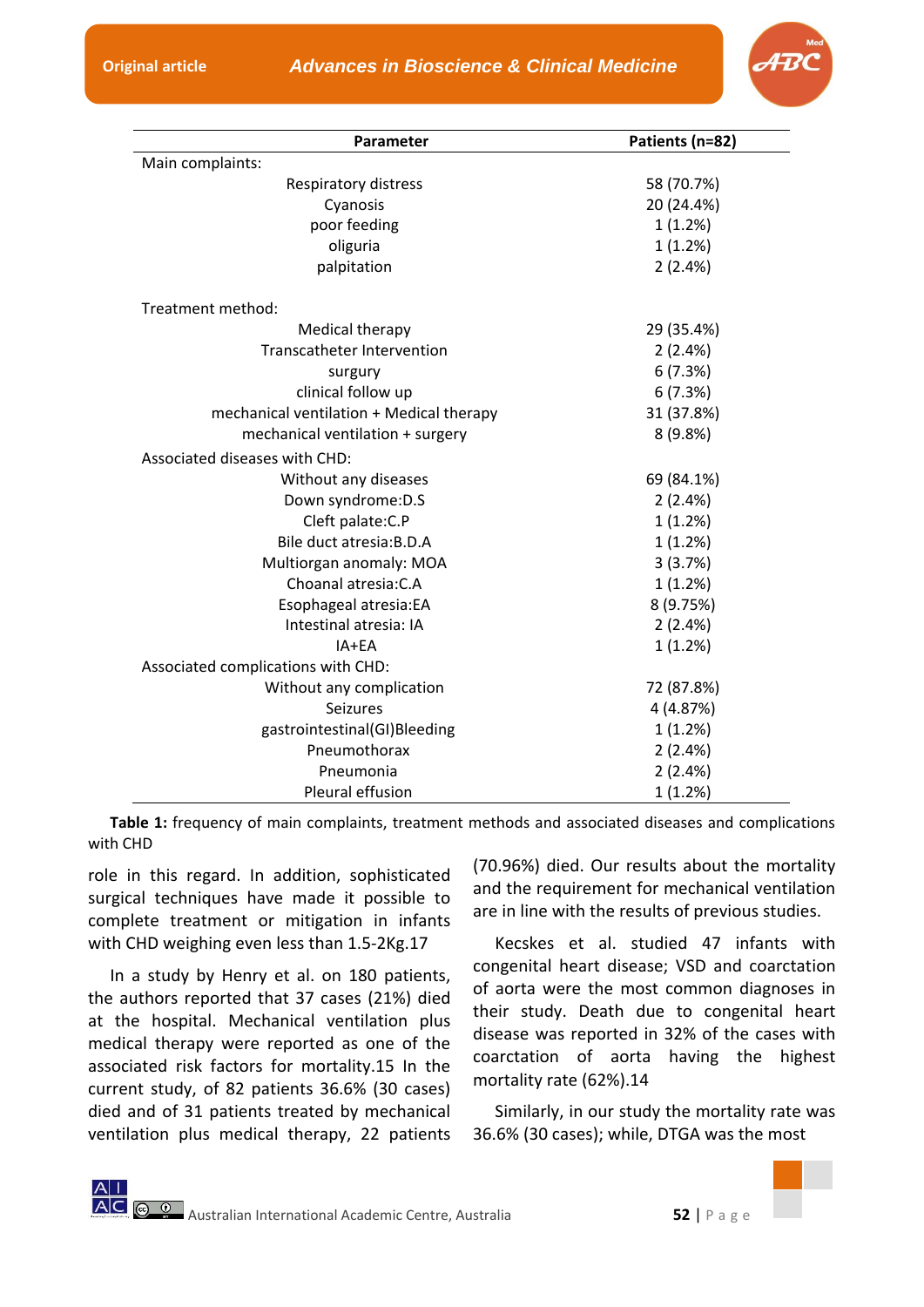

| <b>Final diagnosis</b>                           | Patients (n=82) |
|--------------------------------------------------|-----------------|
|                                                  |                 |
| d-transposition of the great arteries: DTGA      | 20 (24.4%)      |
| coarctation of the aorta: COA                    | 2(2.4%)         |
| ADS+PDA                                          | 11 (13.4%)      |
| patent ductus arteriosus: PDA                    | 3(3.7%)         |
| atrial septal defect:ASD                         | 3(3.7%)         |
| ventricular septal defect:VSD                    | 1(1.2%)         |
| pulmonary hypertention(PH)+ Mitral Supravalvular | 1(1.2%)         |
| ring                                             |                 |
| hypoplastic left heart syndrome: HLHS            | 1(1.2%)         |
| COA+VSD                                          | 2(2.4%)         |
| Pulmonary Atresia +Tricuspid Atresia +PDA        | 1(1.2%)         |
| COA+PDA+ Server aortic valve stenosis(AS)        | 1(1.2%)         |
| VSD+PDA                                          | 5(6.09%)        |
| Sever AS                                         | 1(1.2%)         |
| COA+ASD                                          | 1(1.2%)         |
| DTGA+ single ventricle                           | 1(1.2%)         |
| PDA+ Pulmonary Atresia                           | 4(4.9%)         |
| congenital complete heart block (CCHB)+ Dilated  | 1(1.2%)         |
| Cardiomyopathy                                   |                 |
| Primary pulmonary hypertention(PPHN)             | 1(1.2%)         |
| Cardiac Tumor                                    | 1(1.2%)         |
| double outlet right ventricle(DORV)              | 1(1.2%)         |
| + VSD+PH                                         |                 |
| Single Atrium +Single Ventricle +PH              | 1(1.2%)         |
| pulmonary stenosis(PS)+dextrocardy               | 1(1.2%)         |
| Pulmonary Atresia+ Intact ventricular septum     | 1(1.2%)         |
| VSD+ASD                                          | 3(3.7%)         |
| COA+ Complete atrio-ventricular Canal            | 1(1.2%)         |
| defect(CAVCD)                                    |                 |
| Complete AV Canal defect                         | 1(1.2%)         |
| COA+PDA                                          | 4 (4.9%)        |
| PS+ Single ventricle                             | 1(1.2%)         |
| Pulmonary Atresia +VSD                           | 2(2.4%)         |
| COA+VSD+ASD                                      | 1(1.2%)         |
| COA+PDA+VSD                                      | 1(1.2%)         |
| total anomalous pulmonary connection(TAPVC)      | 1(1.2%)         |
| Idiopathic Dilated Cardiomyopathy                | 2(2.4%)         |

**Table 2:** Final diagnosis of CHD

 $|A|$ 

common diagnosis (20 cases, 24.4%) and had the highest mortality rate (43.33%).

In the studies by Brown et al. and Anagnostou et al., the mortality rates were 12% (of 286 patients) and 10% (of 105 patients), respectively which were lower than the mortality rate in our study.16, 18 Moreover, in

a study by Sawanta and colleagues, VSD (42.86%) and ASD (25.71%) were the most common CHDs, respectively. Also, VSD and TOF were more common in male patients and ASD was more common among female patients. Associated diseases were observed in 22.86% of patients with Down syndrome being the most common disease in this regard.19 In the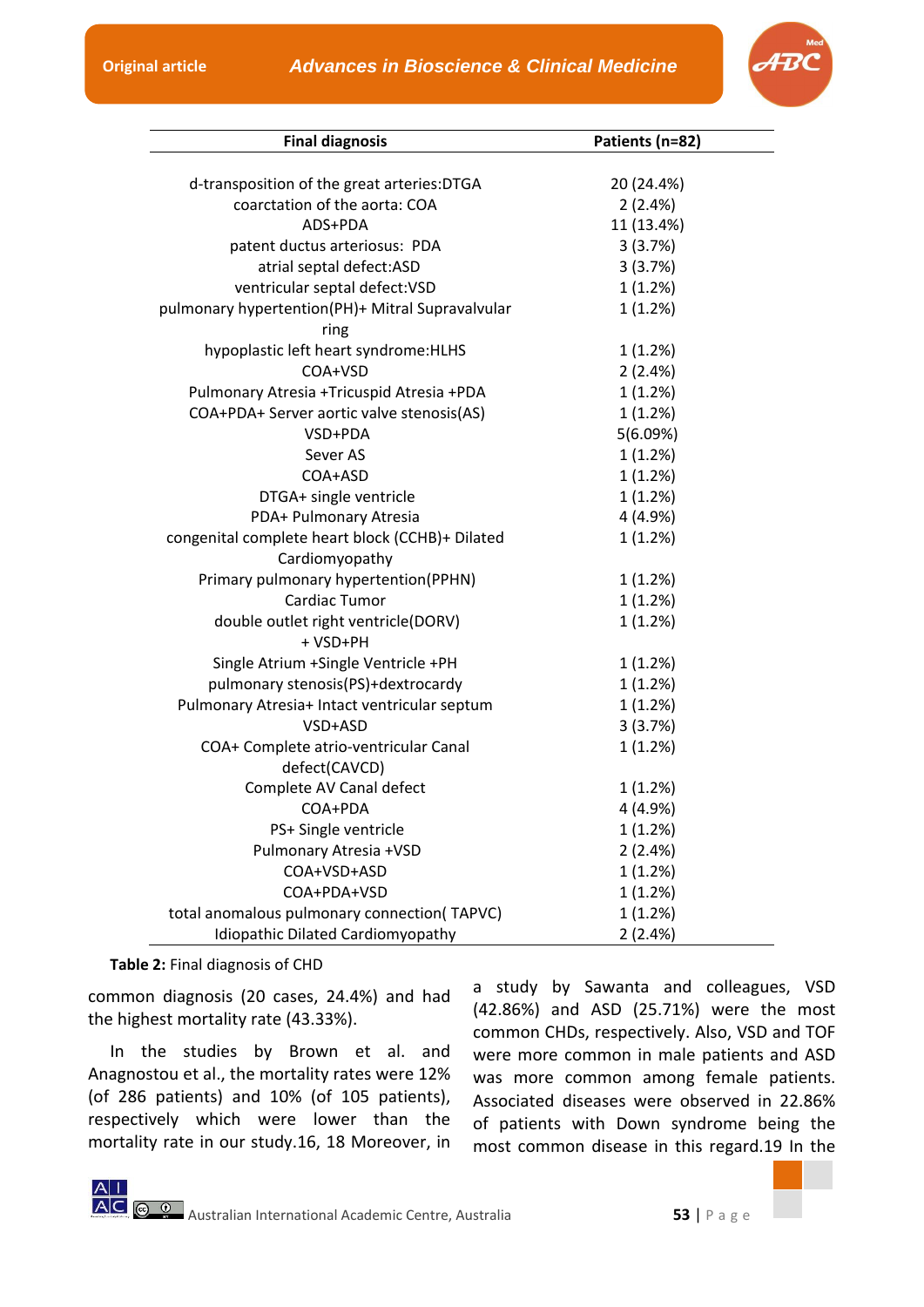

present study, DTGA and ASD+PDA were the most common diseases in both groups and multiple congenital anomalies (3 Patients,

3.7%) was the most common associated anomaly.

| Parameter                                | Patients (n=82) | Dead (n=30=36.58%) |
|------------------------------------------|-----------------|--------------------|
| Medical therapy                          | 29 (35.4%)      | 5(17.24%)          |
| Transcatheter Interventional therapy     | 2(2.4%)         | $0(0\%)$           |
| Surgery                                  | 6(7.3%)         | 1(16.6%)           |
| Mechanical ventilation + medical therapy | 31 (37.8%)      | 22 (70.96%)        |
| Mechanical ventilation + surgery         | 8(9.8%)         | 2(25%)             |
| Clinical follow up                       | 6(7.3%)         | $0(0\%)$           |

**Table 3:** Mortality rate occurred by the used therapeutic methods

Padley and colleagues studied the final outcome of infants with congenital heart disease undergoing palliative or curative surgery in Australia during 5 years. The total mortality rate at hospital discharge and after 30 days of surgery was 1.9% and 1.3%, respectively.20 In our study, of 82 patients, 6 cases underwent surgery, 1 patient (16.6%) died which is higher than previous studies. Alfieris et al. studied the final status of patients who underwent the surgery with DTGA diagnosis; in their study, of 96 patients who underwent surgery, the mortality rate of 0% was reported.21 Nevertheless, in our study of 20 patients with DTGA diagnosis, 6 cases were operated of which 3 cases (50%) died, indicating the higher mortality rate.

In our study, no significant correlation between age, sex or weight of neonates and final outcome was observed.

# **Conclusion**

Mortality rate of newborns with critical congenital heart disease is high, especially in those requiring invasive treatments such as mechanical ventilation or surgery. Mortality

rate can be higher when the management is established with delay due to either delayed referral or diagnosis. Furthermore, separation of neonatal intensive care units from cardiac wards and cardiac surgery centers has significant effect on final outcome of these newborns. Hence, the following recommendations are suggested to improve the outcome of these patients:

1- Establishment of prenatal diagnostic procedures such as fetal echocardiography in high risk pregnancies

2- Routine upper and lower pulse oximetry in addition to precise physical examination before home discharge of neonates

3- Establishment of appropriate referral system for timely referral of these neonates to pediatric cardiologists

4- Establishment of neonatal intensive care units, pediatric cardiology catheterization laboratory, and pediatric cardiac surgery with trained and expert staff for timely and appropriate management of these patients in the same centers.

### **References**

1. Cho SY, Oh JH, Lee JH, Lee JY, Lee SJ, Han JW, et al. Recent incidence of congenital heart disease in neonatal care unit of secondary medical center: a single center study. Korean J Pediatr. 2012;55(7):232-7.